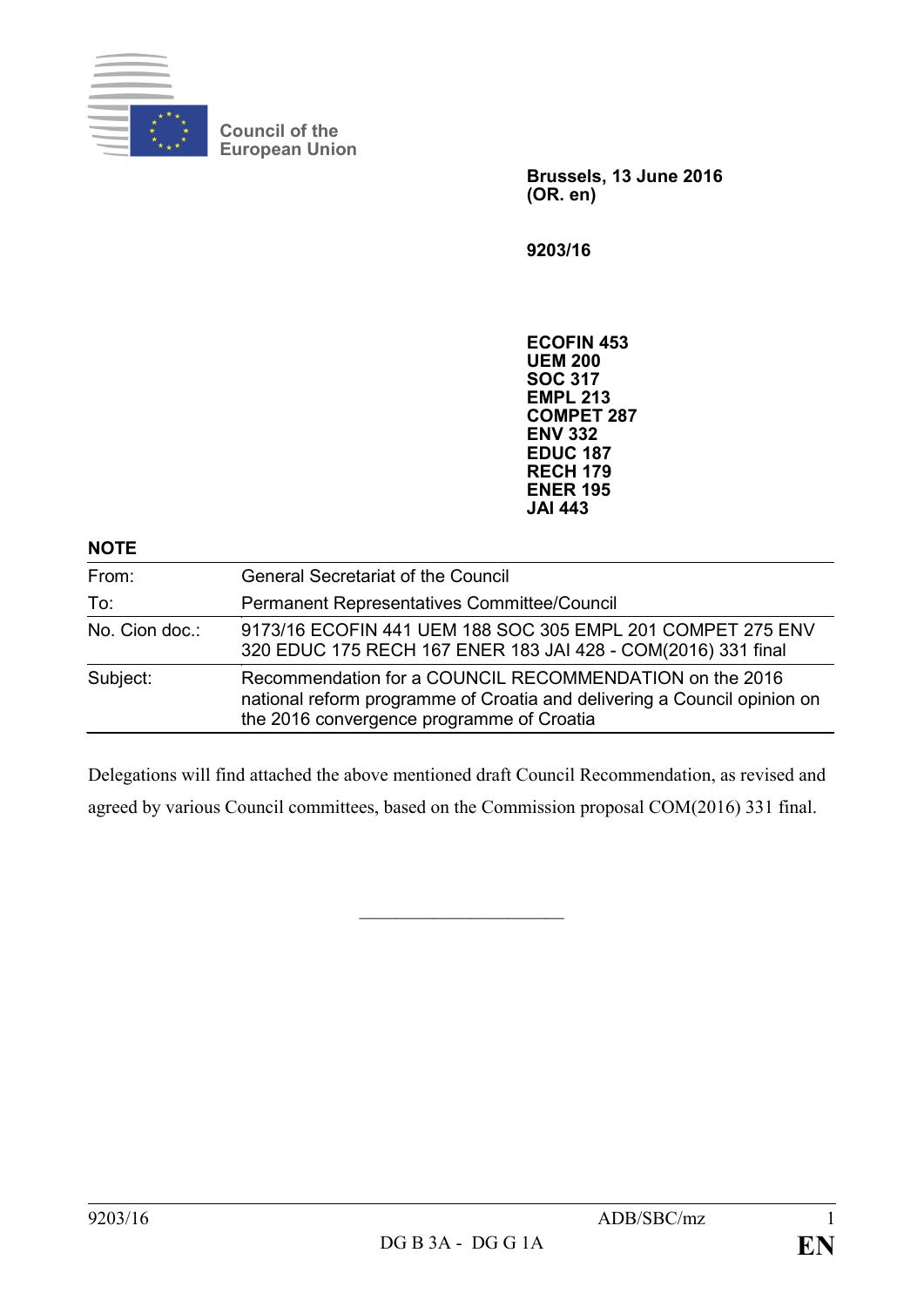### **COUNCIL RECOMMENDATION**

### **of …**

# **on the 2016 National Reform Programme of Croatia and delivering a Council opinion on the 2016 Convergence Programme of Croatia**

## THE COUNCIL OF THE EUROPEAN UNION,

Having regard to the Treaty on the Functioning of the European Union, and in particular Articles 121(2) and 148(4) thereof,

Having regard to Council Regulation (EC) No 1466/97 of 7 July 1997 on the strengthening of the surveillance of budgetary positions and the surveillance and coordination of economic policies<sup>[1](#page-1-0)</sup>, and in particular Article 9(2) thereof,

Having regard to Regulation (EU) No 1176/2011 of the European Parliament and of the Council of 16 November 2011 on the prevention and correction of macroeconomic imbalances**[2](#page-1-1)** , and in particular Article 6(1) thereof,

Having regard to the recommendation of the European Commission,

Having regard to the resolutions of the European Parliament,

Having regard to the conclusions of the European Council,

Having regard to the opinion of the Employment Committee,

<span id="page-1-0"></span>**<sup>1</sup>** OJ L 209, 2.8.1997, p. 1.

<span id="page-1-1"></span>**<sup>2</sup>** OJ L 306, 23.11.2011, p. 25.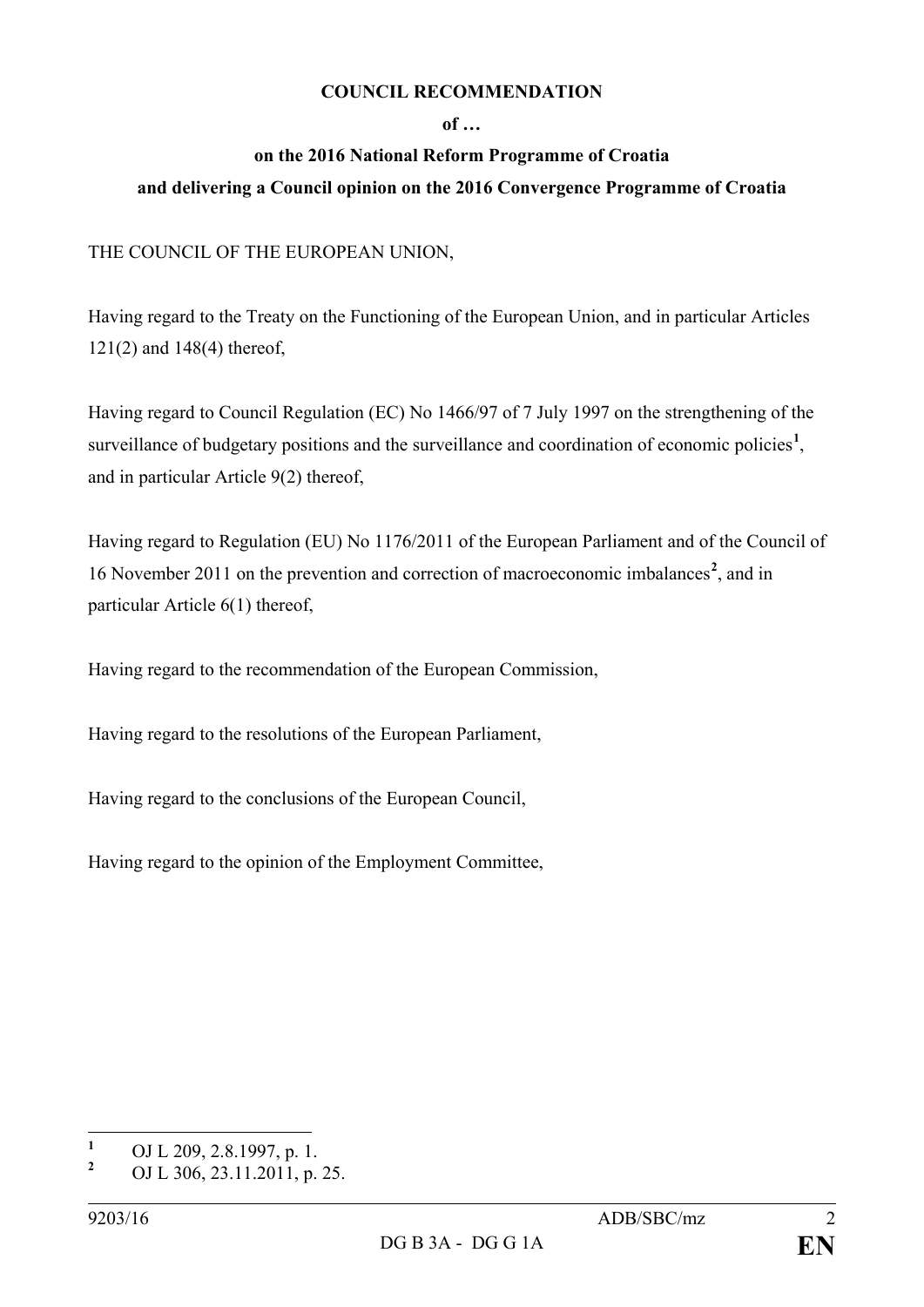Having regard to the opinion of the Economic and Financial Committee,

Having regard to the opinion of the Social Protection Committee,

Having regard to the opinion of the Economic Policy Committee,

### Whereas:

- (1) On 26 November 2015, the Commission adopted the Annual Growth Survey, marking the start of the 2016 European Semester for economic policy coordination. The priorities of the Annual Growth Survey were endorsed by the European Council on 17-18 March 2016. On 26 November 2015, on the basis of Regulation (EU) No 1176/2011, the Commission adopted the Alert Mechanism Report, in which it identified Croatia as one of the Member States for which an in-depth review would be carried out.
- (2) The 2016 country report for Croatia was published on 26 February 2016. It assessed Croatia's progress in addressing the country-specific recommendations adopted by the Council on 14 July 2015 and Croatia's progress towards its national Europe 2020 targets. It also included the in-depth review under Article 5 of Regulation (EU) No 1176/2011. On 8 March 2016, the Commission presented the results of the in-depth review. The Commission's analysis leads it to conclude that Croatia is experiencing excessive macroeconomic imbalances. In particular, it is essential to address vulnerabilities linked to high public, corporate and external debt in the context of high unemployment. Further weaknesses requiring specific policy action include fiscal governance, the governance of state-owned enterprises, the efficiency of public administration, and the resolution of non-performing loans.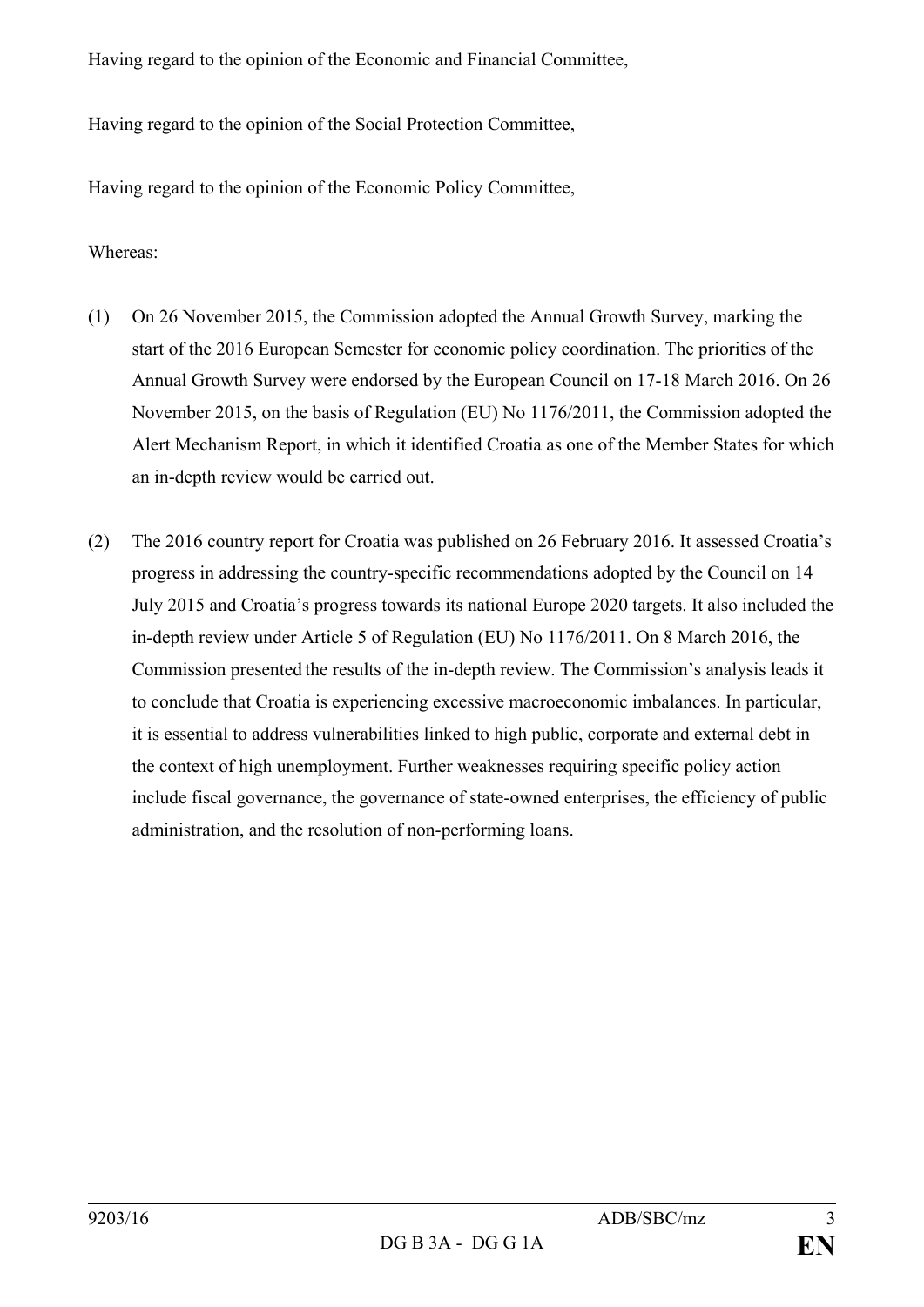- (3) On 28 April 2016, Croatia submitted its 2016 National Reform Programme and its 2016 Convergence Programme. In order to take account of their interlinkages, the two programmes have been assessed at the same time. The National Reform Programme presents a fairly ambitious reform agenda, which, if fully implemented within the indicated timelines, would help address its macroeconomic imbalances. It outlines relevant measures to improve the management of public finances, the health sector and the business environment and commits to ambitious reforms in the public administration, the pension system, social protection and the improvement of governance in state-owned enterprises. Based on the assessment of Croatia's policy commitments, there is no need at this stage for a stepping-up of the macroeconomic imbalances procedure.
- (4) Relevant country-specific recommendations have been addressed in the programming of the European Structural and Investment Funds for the 2014-2020 period. As foreseen in Article 23 of Regulation (EU) No 1303/2013 of the European Parliament and of the Council**[3](#page-3-0)** , where it is necessary to support the implementation of relevant Council recommendations, the Commission may request a Member State to review and propose amendments to its Partnership Agreement and relevant programmes. The Commission has provided further details on how it would make use of this provision in guidelines on the application of the measures linking the effectiveness of the European Structural and Investment Funds to sound economic governance.

<span id="page-3-0"></span>**<sup>3</sup>** Regulation (EU) No 1303/2013 of the European Parliament and of the Council of 17 December 2013 laying down common provisions on the European Regional Development Fund, the European Social Fund, the Cohesion Fund, the European Agricultural Fund for Rural Development and the European Maritime and Fisheries Fund and laying down general provisions on the European Regional Development Fund, the European Social Fund, the Cohesion Fund and the European Maritime and Fisheries Fund and repealing Council Regulation (EC) No 1083/2006 (OJ L 347, 20.12.2013, p. 320).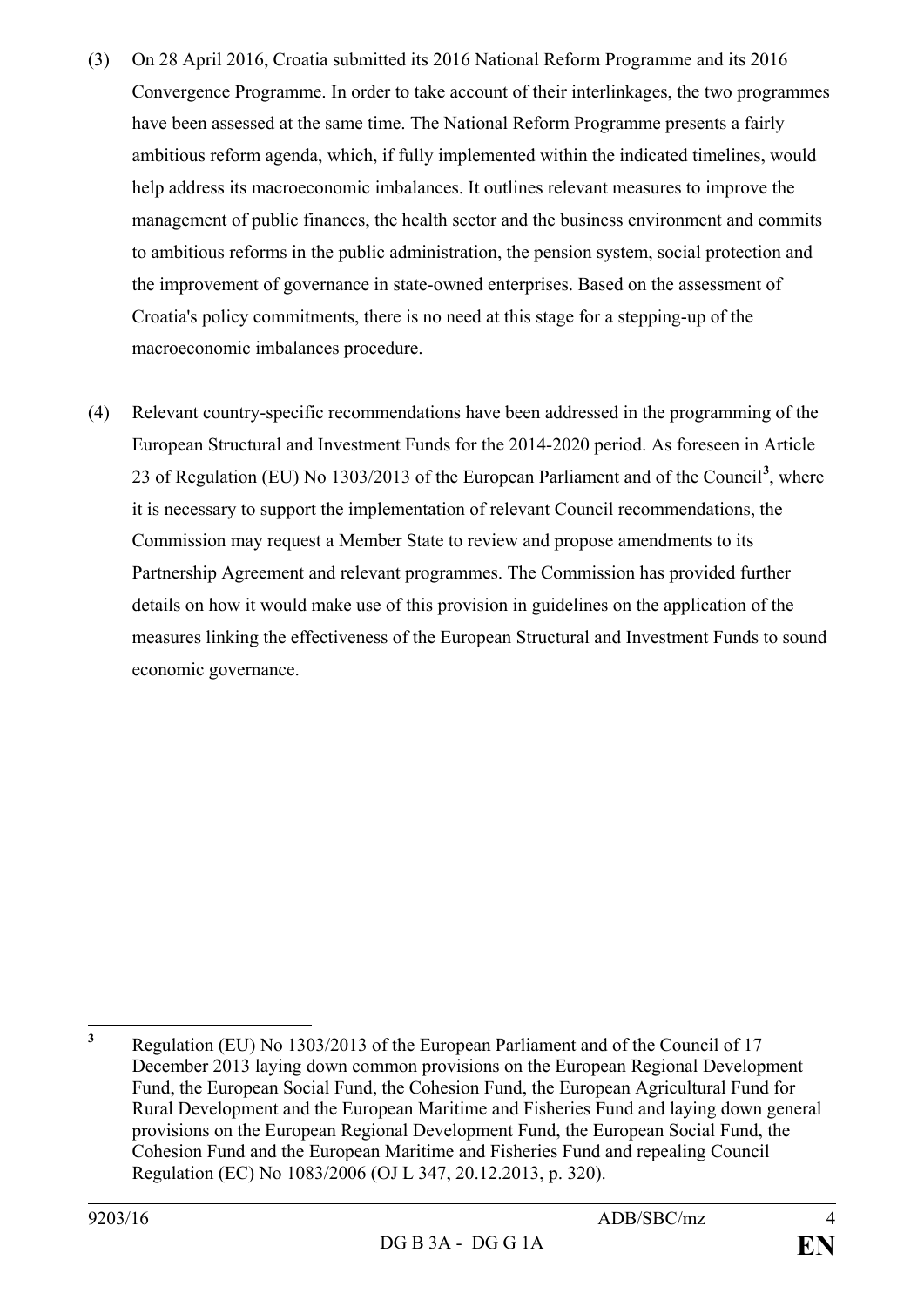(5) Croatia is currently in the corrective arm of the Stability and Growth Pact. In its 2016 Convergence Programme, the Government expects that the headline deficit will be below 3 % of GDP, at 2,6 % of GDP, in 2016 and will fall further thereafter, reaching 1,0 % of GDP by 2019. Moreover, the Government expects to reach its medium-term budgetary objective — a deficit of 1,75 % of GDP in structural terms – throughout the programme period. The government debt-to-GDP ratio peaked at 86,7 % in 2015 but, according to the Convergence Programme, is projected to gradually decline to 80,0 % in 2019. Taken at face value, the debtto-GDP projections in the Programme comply with the debt reduction benchmark. However, while the macroeconomic scenario underpinning these budgetary projections is plausible in real terms, nominal GDP growth is higher than projected in the Commission forecast, especially for 2016. The projected reduction in the debt ratio therefore relies on favourable nominal growth projections; in addition, it factors in significant debt-reducing stock-flow adjustments from the sale of financial assets, which are not sufficiently specified. Furthermore, the measures needed to support the planned deficit targets from 2017 onwards are mostly unspecified. Based on the Commission 2016 spring forecast, the general government deficit is projected to reach 2,7 % of GDP in 2016, in line with the headline deficit target included in the Council Recommendation of 21 January 2014 under Article 126(7) TFEU. The recommended fiscal effort under the excessive deficit procedure is projected to be achieved. By contrast, the Commission forecast does not point to compliance with the forward-looking debt reduction benchmark. Whereas a structural adjustment of 0,2 % of GDP in 2017 would be sufficient to reach the medium-term budgetary objective, a higher structural adjustment would be needed to ensure compliance with the debt reduction benchmark. In particular, an adjustment above the 0,5 % of GDP benchmark would seem appropriate given the high debt and current cyclical conditions in Croatia. Currently, the structural balance is projected to deteriorate by 0,2 % of GDP in 2017. Based on its assessment of the Convergence Programme and taking into account the Commission 2016 spring forecast, the Council is of the opinion that there is a risk that Croatia will not comply with the provisions of the Stability and Growth Pact. Therefore, further measures will be needed to ensure compliance in 2017.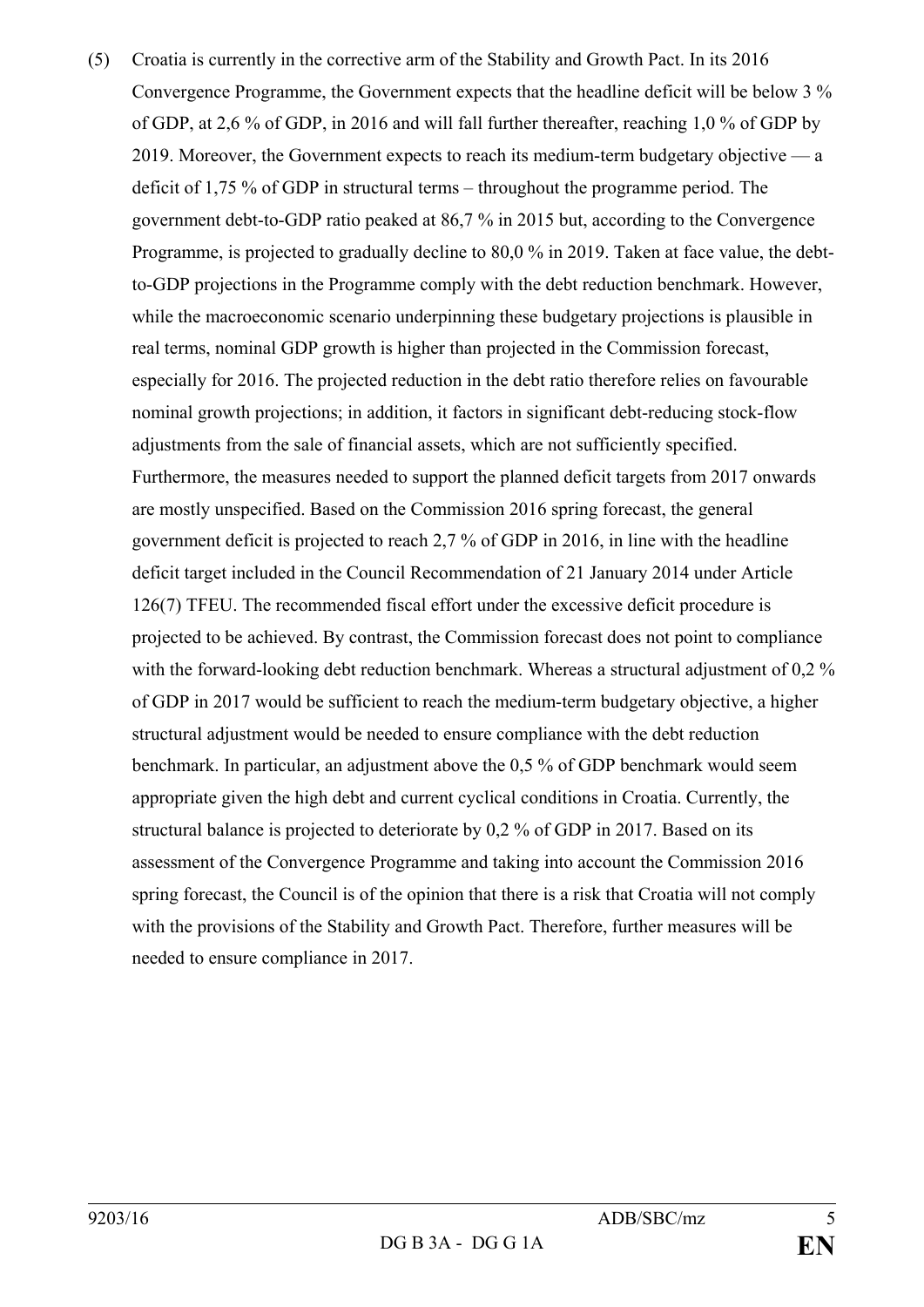- (6) Croatia's budgetary planning continues to suffer from major weaknesses despite some improvements made by the 2015 amendment of the Budget Act. Linkages between the multiannual budgetary framework and annual budgets remain weak, and there are no clear rules on changing budgetary plans within the year. The strategic planning of individual budgetary units is not subject to systematic scrutiny and does not sufficiently support the alignment of policy priorities with medium-term fiscal targets. The budgetary process gives little consideration to the sizeable off-budget transactions and accounting adjustments impacting general government deficit and debt. Numerical fiscal rules are currently being revised. One of the main challenges is to make them more operational and better aligned with the Stability and Growth Pact. Efforts are also needed to improve the statistical basis of budgetary planning.
- (7) The Fiscal Policy Commission, which is in charge of monitoring compliance with fiscal rules at the national level, is closely linked with national fiscal authorities and is understaffed. Under these conditions, its political and functional independence is not ensured. A revision of the institutional setup and the mandate of the Fiscal Policy Commission has been announced for the third quarter of 2016.
- (8) Croatia has started to reform the system of communal charges, presented as a step in a broader reform of immovable property taxation. Combined revenue from recurrent taxes on immovable property and communal charges is relatively low as a proportion of GDP.
- (9) A high level of tax arrears, VAT fraud and the shadow economy are key challenges. Measures are being taken to improve tax compliance, including the development of a compliance risk management system. Yet, evidence on the effectiveness of the measures taken is still limited.
- (10) The stock of public debt is high and still increasing, making it indispensable to adopt a forward-looking proactive approach to public debt management. A debt management strategy for 2016-2018 is planned to be adopted soon. However, Croatia is still lacking a more comprehensive approach to debt management comprising inter alia annual revisions that take account of market developments, an appropriate risk management strategy, and the strengthening of the function to carry out the associated tasks.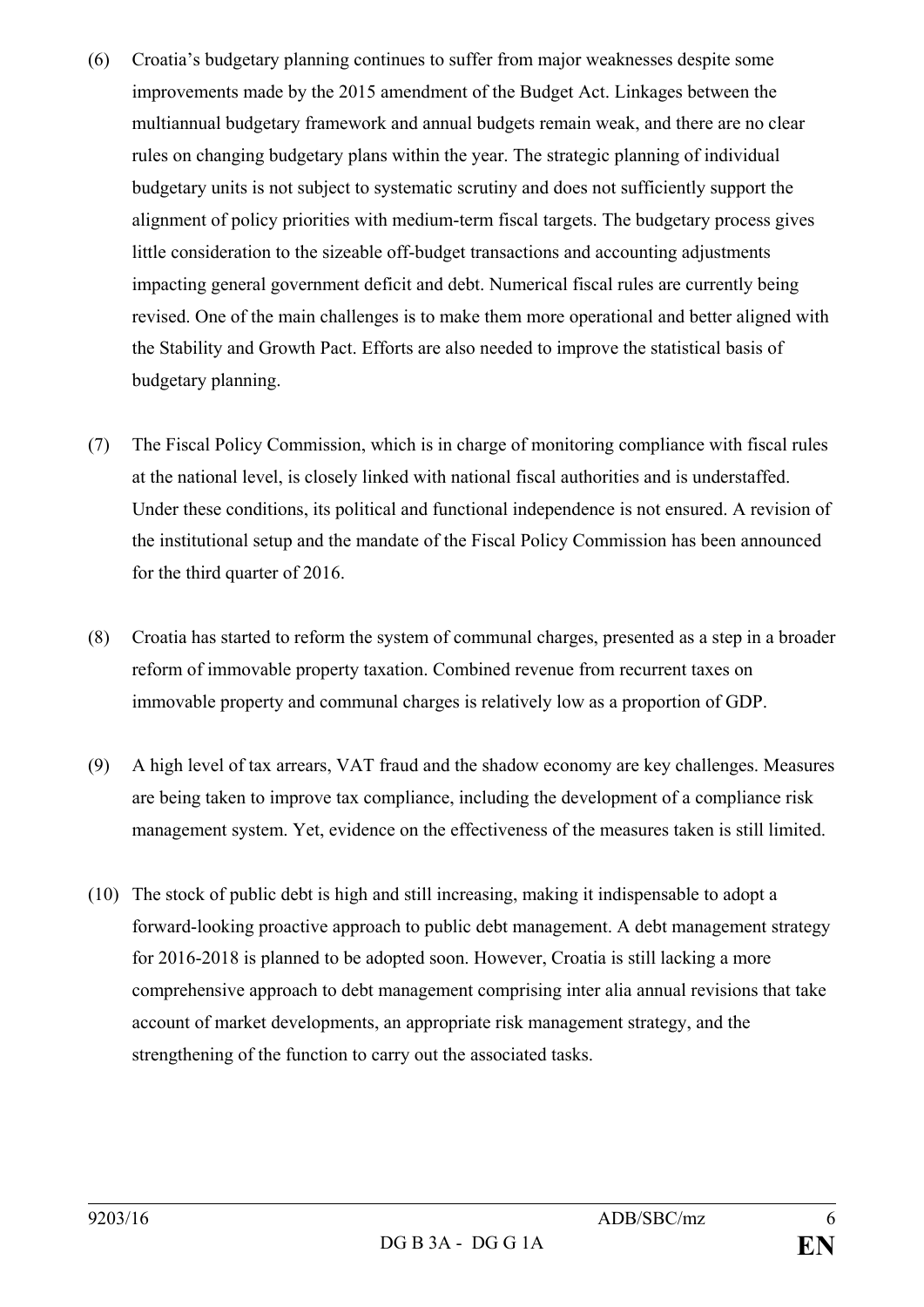- (11) A large proportion of the working-age population does not participate in the labour market. One of the main reasons for this is early retirement, also among prime-aged men. Early retirement is possible a full five years before the statutory retirement age and financial incentives to work until (and beyond) that age are weak. In addition, the pension system is characterised by a number of special provisions for specific categories of workers and generous early retirement options for certain occupations. Statutory retirement ages for men and women are being brought into line and increased to 67, but only slowly. Both the current and future adequacy of pensions is low and creates high risks of poverty in old age, especially for those with short working lives.
- (12) The problem of high inactivity is compounded by high unemployment; the low utilisation of the labour potential holds back growth. Youth unemployment remains a key concern, pointing to weaknesses in the education system, and there is still room to improve the effectiveness, monitoring and evaluation of the Youth Guarantee. Long-term unemployment rates have fallen recently but are still about twice the EU average. Participation in lifelong learning remains very low, due to an underdeveloped adult education system.
- (13) There are regional differences in per capita spending on social protection, and inconsistencies as regards the eligibility criteria for general social protection schemes and those targeting special categories. Moreover, only a small share of the overall social protection budget is spent on the nation-wide minimum income scheme. This results in inefficiencies and provides insufficient protection to the poorest. The reform of the social protection system suffered delays in terms of consolidating various benefits and establishing one-stop shops as single administrative points for the delivery of social protection services.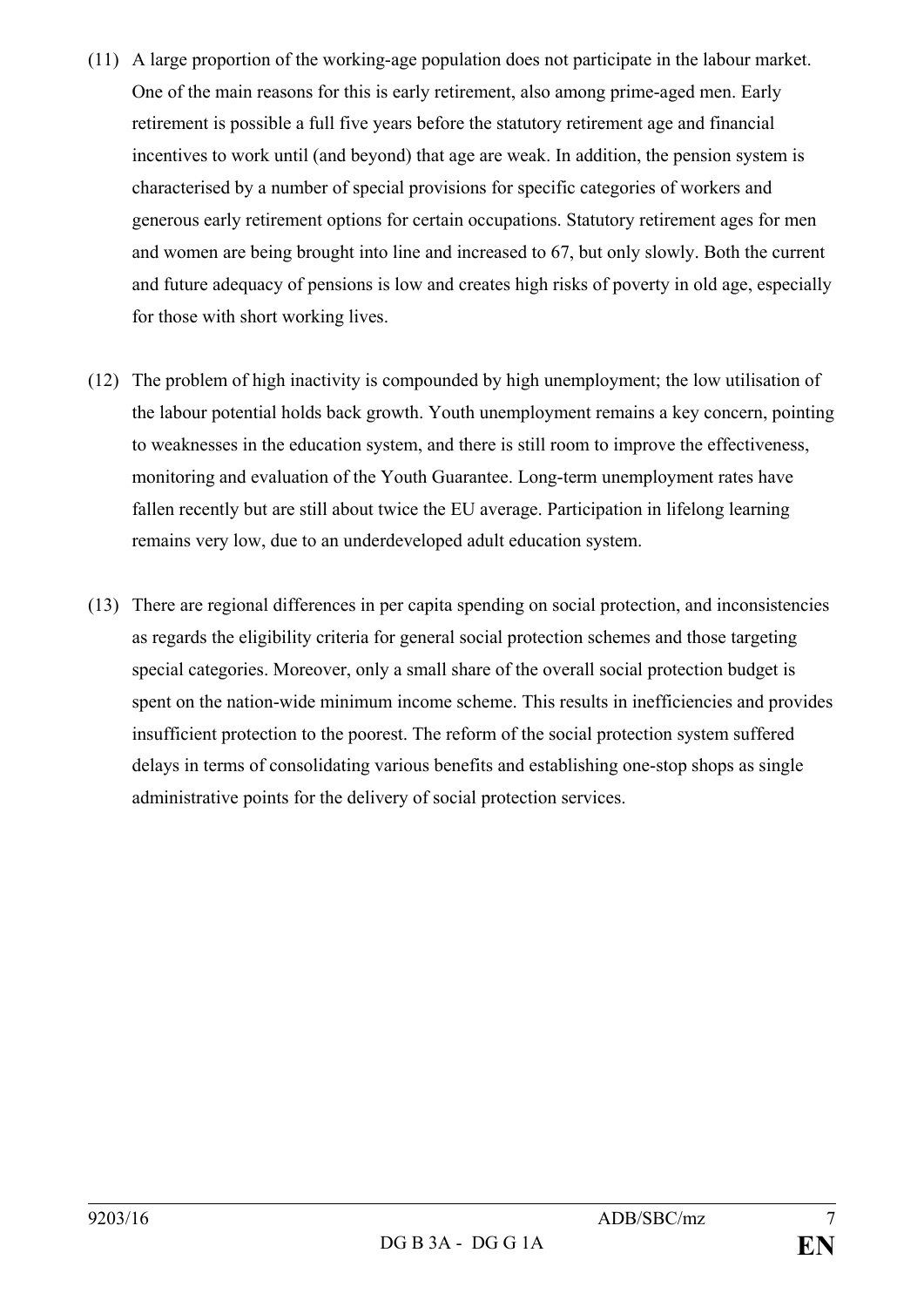- (14) The functional distribution of competences of public administration between central and local levels is complex, and the system is fragmented. The allocation of decentralised administrative functions is not in line with the fiscal capacity of the local units in charge. This makes the local units strongly reliant on central government transfers while leaving considerable regional disparities in the provision of public services. The fragmentation of public administration weighs on service delivery, the business environment and the efficiency of public expenditure. The reform of public administration has not been taken forward in substance. A legal framework was introduced for the voluntary merger of local government units, but incentives to take up this option were not provided. The rationalisation of the system of state agencies is proceeding slowly.
- (15) Public sector wages are regulated by inconsistent provisions across public institutions in the definition of job complexity, fringe benefits and wage supplements. This limits the Government's control over the wage bill and weighs on the efficiency of the public sector. Due to the relatively high proportion of total employment accounted for by the public sector, public wage developments are also relevant to the wider economy.
- (16) State ownership of companies is highly present in the economy. Weaknesses in governance, including the lack of appropriate performance monitoring, continue to result in significantly lower profitability of state-owned enterprises relative to comparable private corporations, with negative impacts on public finance. Listing shares of state-owned enterprises on the stock exchange can help improve their corporate governance, in particular by fostering reporting and internal control mechanisms. In the past year, steps to open up state-owned enterprises to private ownership advanced slowly.
- (17) The national promotional bank "Croatian Bank for Reconstruction and Development" (HBOR), a state-owned entity, could play a crucial role in Croatia's recovery. Its lending activity could have a substantial impact on promoting investment while addressing market failures. An appropriate regulatory framework and sound corporate governance are needed to contain the risk associated with its activity, especially since HBOR is increasingly engaging in direct lending.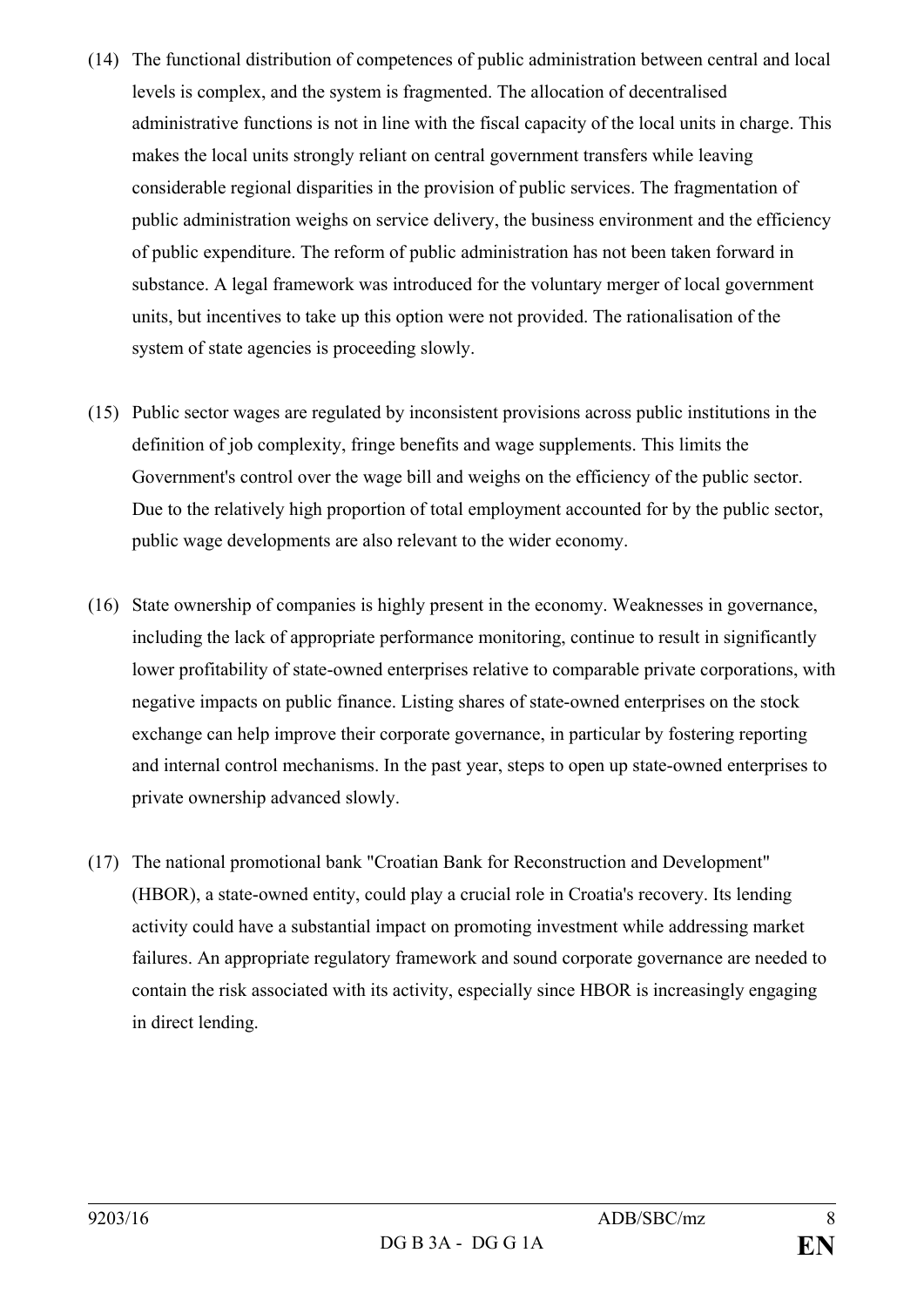- (18) The independent asset quality review of HBOR's credit portfolio that the authorities are planning to carry out in 2017 is one step in addressing the above-mentioned challenges. In the meantime, it is necessary to strengthen the monitoring and accountability mechanisms applying to HBOR.
- (19) The absorption rate of European Structural and Investment Funds has so far been low due to factors such as insufficient administrative capacity, burdensome procedures and the limited number of ready-to-implement projects.
- (20) Croatia's business environment continues to suffer from major shortcomings that weigh on the investment climate. Many parafiscal charges levied on firms still hamper the business environment. The regulatory environment for service providers and regulated professions remains restrictive. There are restrictions on access to and the conduct of certain regulated professions, including legal professions and tax advisors. Croatia has been reviewing the need for and the proportionality of these restrictions, but the delivery of action has been delayed. Furthermore, regulated professions and businesses suffer from high administrative burdens.
- (21) Regulatory instability and a perceived low quality of legislation also weigh on the business environment. With lengthy proceedings, significant backlogs and inconsistent case-law, the quality and efficiency of the judicial system and of commercial courts in particular are facing challenges. ICT systems are under-developed in particular in the communication with parties in court proceedings and electronic delivery of court documents.
- (22) The resolution of non-performing loans is critical in addressing the debt overhang in the economy. In this regard, important steps have been made by reinforcing the pre-insolvency and insolvency frameworks for businesses and adopting a personal insolvency procedure. The impact of the new frameworks requires detailed monitoring. However, legal uncertainty in the tax treatment of write-offs still constitutes a barrier to the swift unwinding of banks' stocks of non-performing loans.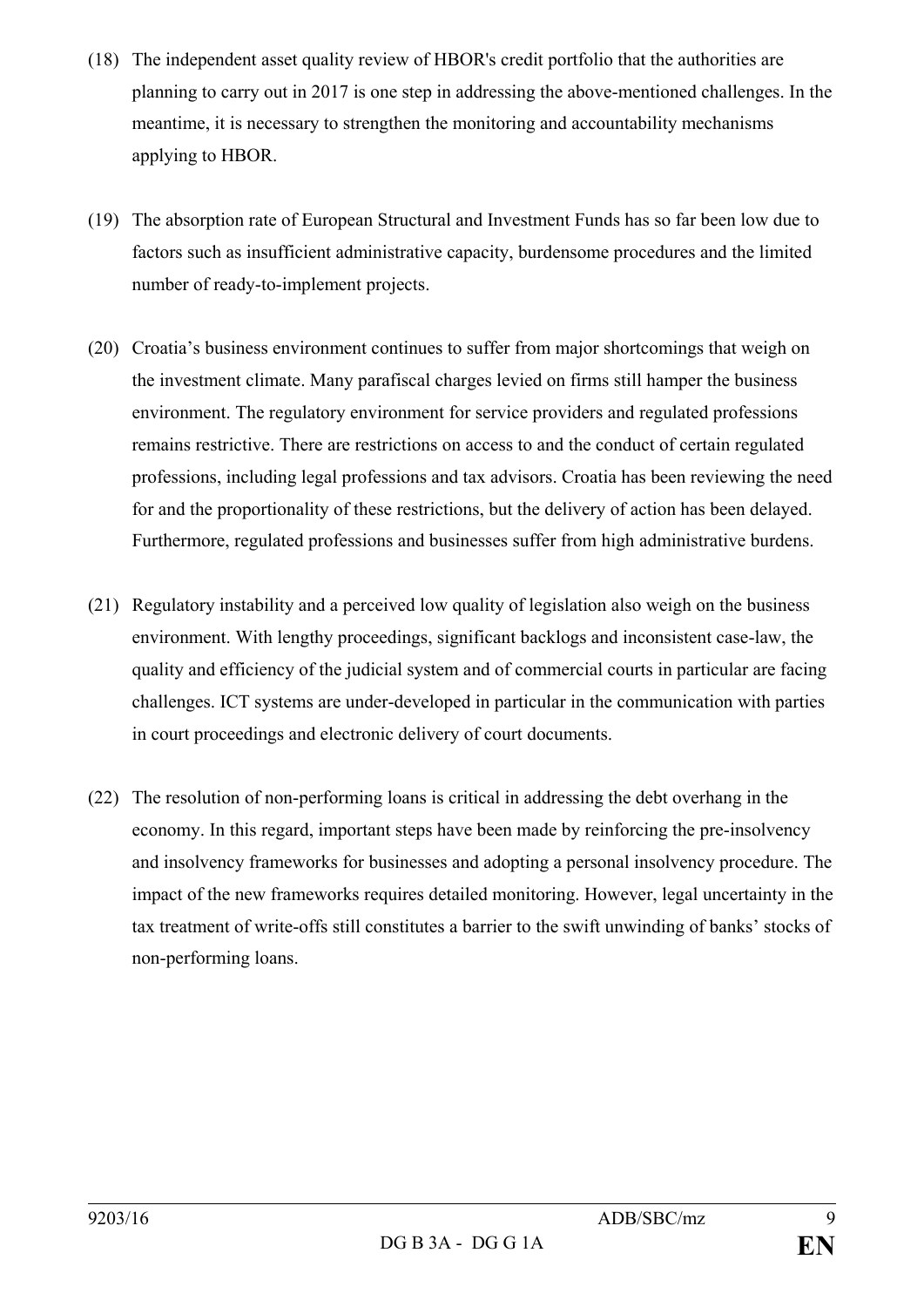- (23) In the context of the European Semester, the Commission has carried out a comprehensive analysis of Croatia's economic policy and published it in the 2016 country report. It has also assessed the Convergence Programme and the National Reform Programme and the follow-up given to the recommendations addressed to Croatia in previous years. It has taken into account not only their relevance for sustainable fiscal and socio-economic policy in Croatia but also their compliance with EU rules and guidance, given the need to strengthen the EU's overall economic governance by providing EU-level input into future national decisions. The recommendations under the European Semester are reflected in recommendations (1) to (5) below.
- (24) In the light of this assessment, the Council has examined the Convergence Programme, and its opinion**[4](#page-9-0)** is reflected in particular in recommendation (1) below.
- (25) In the light of the Commission's in-depth review and this assessment, the Council has examined the National Reform Programme and the Convergence Programme. Its recommendations under Article 6 of Regulation (EU) No 1176/2011 are reflected in recommendations (1) to (5) below,

<span id="page-9-0"></span>**<sup>4</sup>** Under Article 9(2) of Regulation (EC) No 1466/97.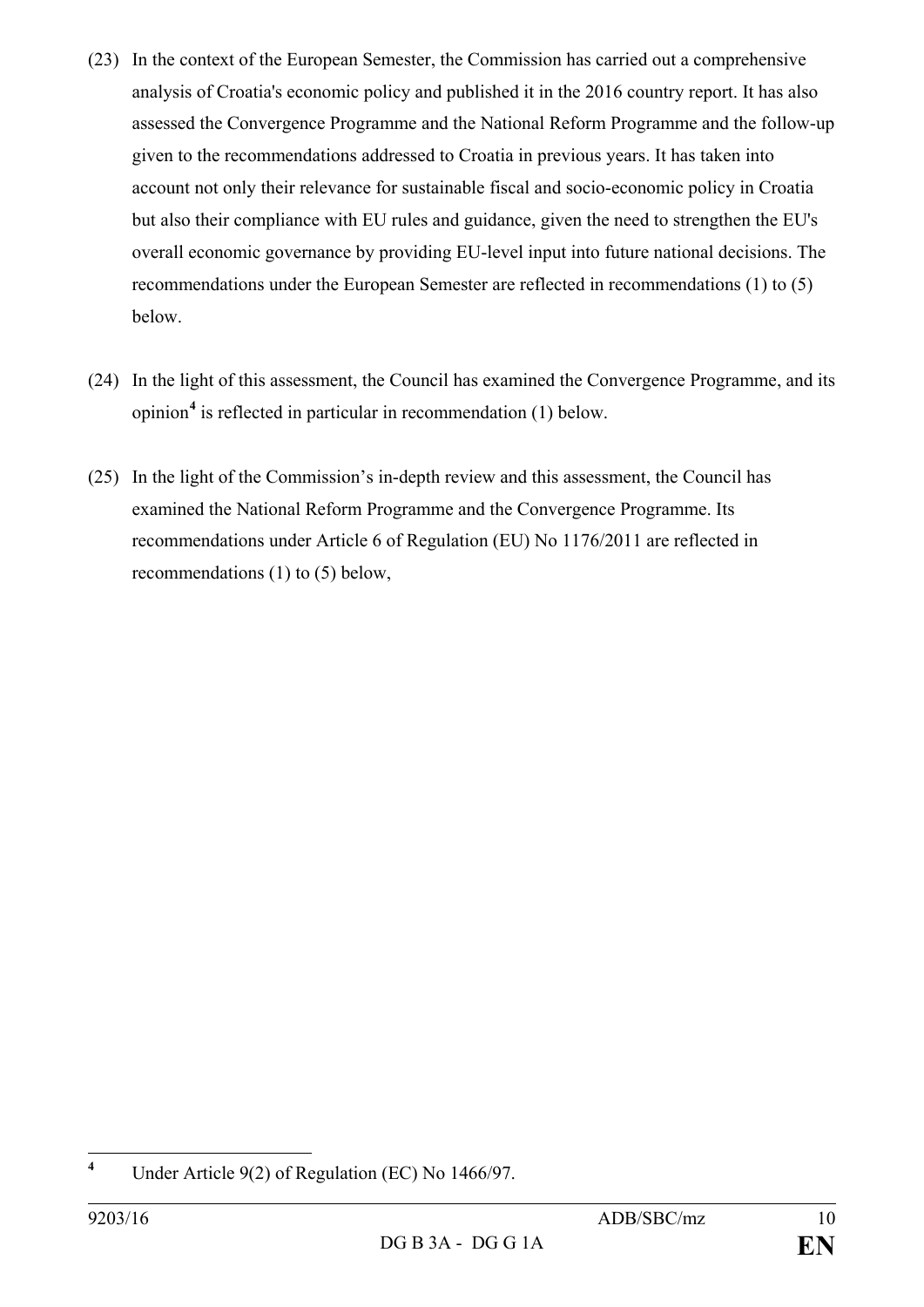- 1. Ensure a durable correction of the excessive deficit by 2016. Thereafter, achieve an annual fiscal adjustment of at least 0,6 % of GDP in 2017. Use any windfall gains to accelerate the reduction of the general government debt ratio. By September 2016, reinforce numerical fiscal rules and strengthen the independence and the mandate of the Fiscal Policy Commission. By the end of 2016, improve budgetary planning and strengthen the multiannual budgetary framework. By the end of 2016, start a reform of recurrent taxation of immovable property. Reinforce the framework for public debt management. Adopt and start implementing a debt management strategy for 2016-2018.
- 2. By the end of 2016, take measures to discourage early retirement, accelerate the transition to the higher statutory retirement age, and align pension provisions for specific categories with the rules of the general scheme. Provide appropriate up- and re-skilling measures to enhance the employability of the working-age population, with a focus on the low-skilled and the long-term unemployed. Consolidate social protection benefits, including special schemes, by aligning eligibility criteria and integrating their administration, and focus support on those most in need.
- 3. By the end of 2016, start reducing fragmentation and improving the functional distribution of competencies in public administration to improve efficiency and reduce territorial disparities in the delivery of public services. In consultation with social partners, harmonise the wage-setting frameworks across the public administration and public services. Advance the divestment process of state assets and reinforce the monitoring of state-owned enterprises' performance and boards' accountability, including by advancing the listing of shares of state-owned companies.
- 4. Significantly reduce parafiscal charges. Remove unjustified regulatory restrictions hampering access to and the practice of regulated professions. Reduce the administrative burden on businesses.